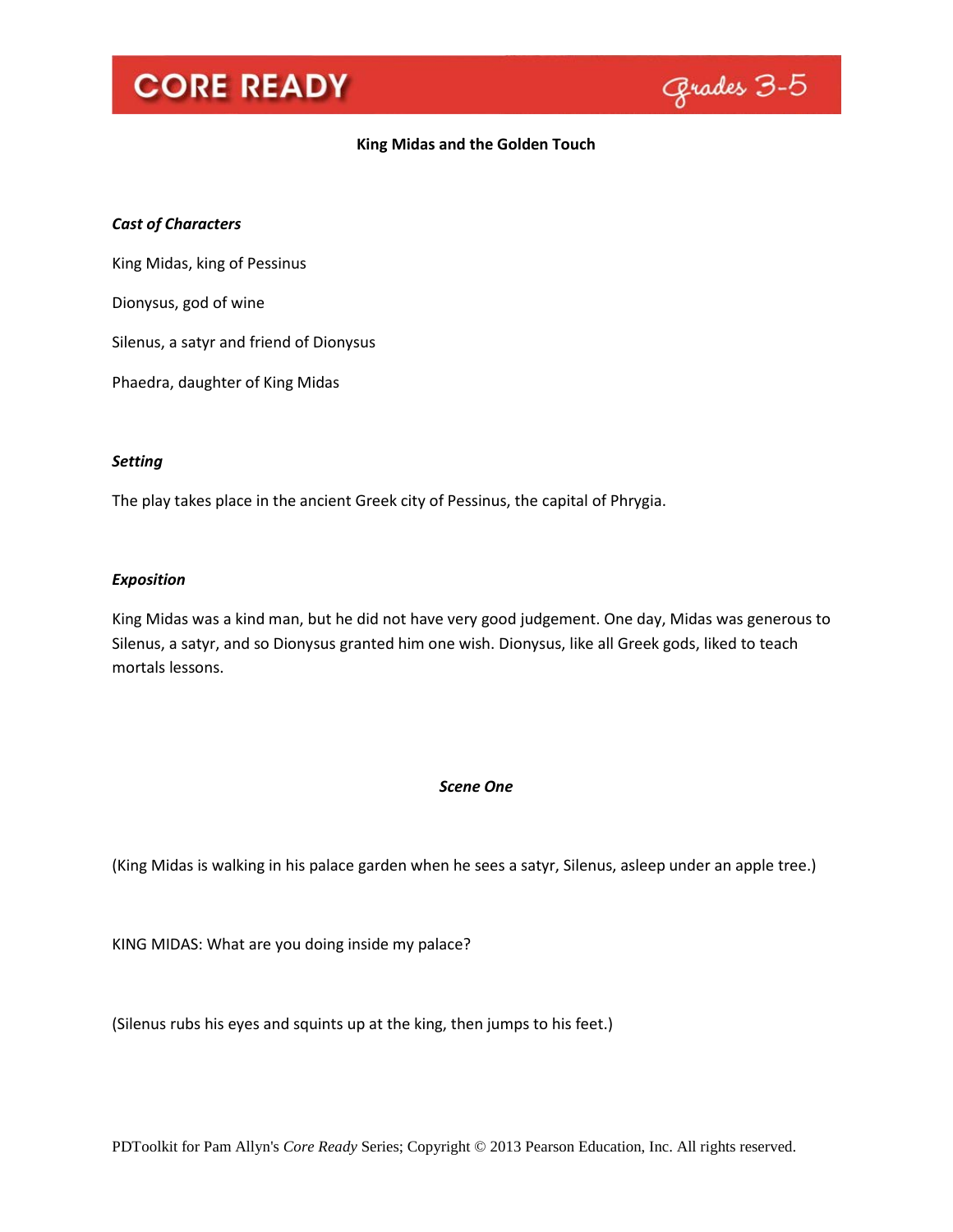

SILENUS: My apologies, sir. I must have fallen asleep. I did not know where I was. Please do not punish me.

KING MIDAS: No, no. You must be hungry. Come, you can wash and eat inside.

(Dionysus appears in the garden.)

DIONYSUS: Hello, King Midas. In exchange for your kindness to my friend, I will grant you one wish.

(King Midas smiles.)

KING MIDAS: I wish for everything I touch to turn to gold.

DIONYSUS: Are you very certain? You know the dangers of greed.

KING MIDAS: (Impatient) Yes, yes. That is my wish.

DIONYSUS: Very well.

*Scene Two*

(Midas shouts with happiness.)

KING MIDAS: Look, Phaedra! Everything I touch turns to gold.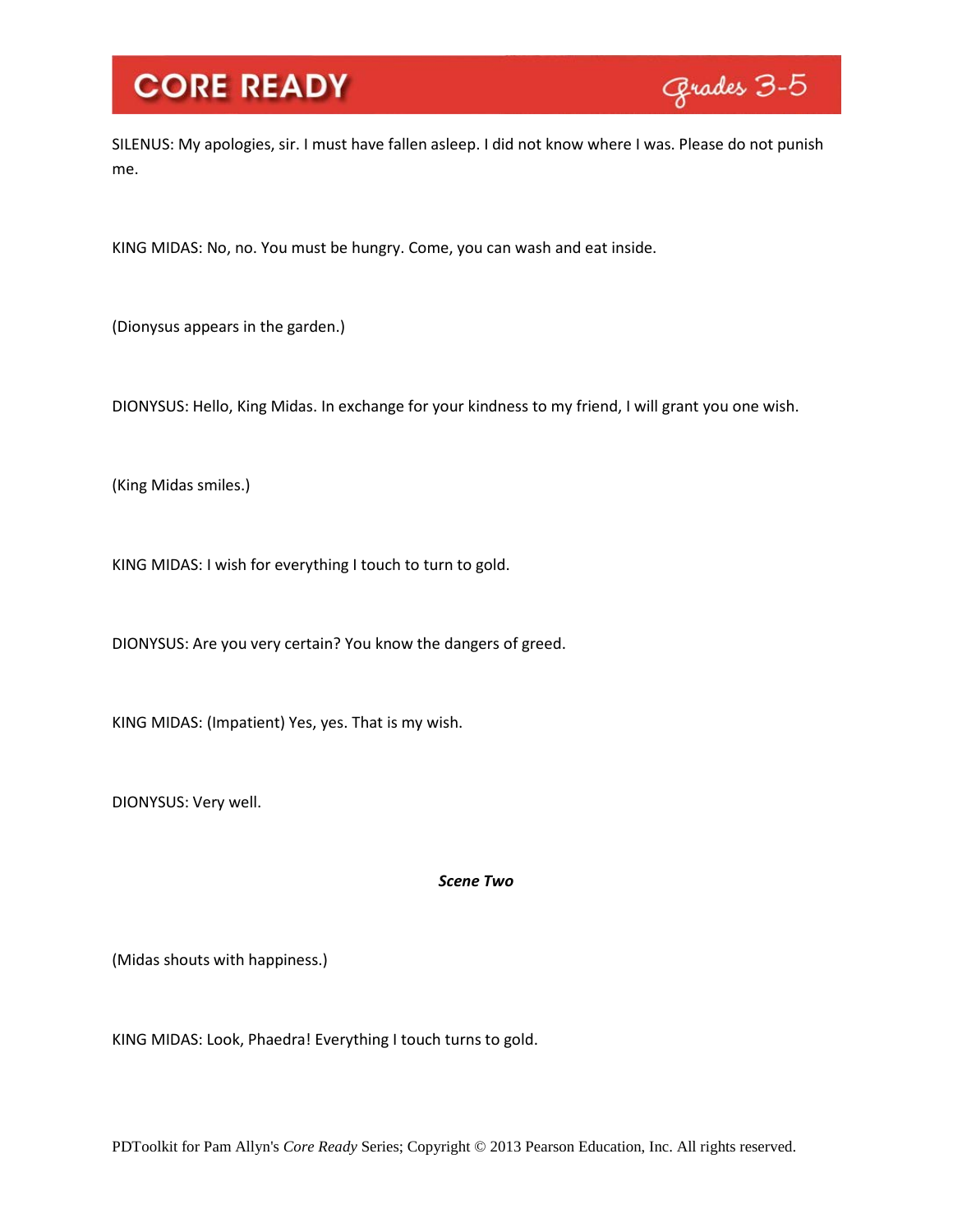

PHAEDRA: (Laughing) Yes, father.

KING MIDAS: Do you see? I touched this rose, and it turned to gold.

PHAEDRA: Don't change them all, please.

(King Midas does not hear her. He touches the courtyard walls, and they turn to gold. He touches his horse, and it becomes a golden statue.)

PHAEDRA: Come, father, let's eat.

(King Midas tries to eat, but when he touches the food it turns to gold. He tries to take a drink of wine, but it becomes metal before it reaches his lips.)

KING MIDAS: Dionysus! Dionysus!

(There is no answer.)

How can I eat? How can I sleep? When I lay my head on my pillow, it turns to gold.

PHAEDRA: Father?

(King Midas embraces his daughter. She turns to metal.)

KING MIDAS: (Scared) Phaedra! Phaedra!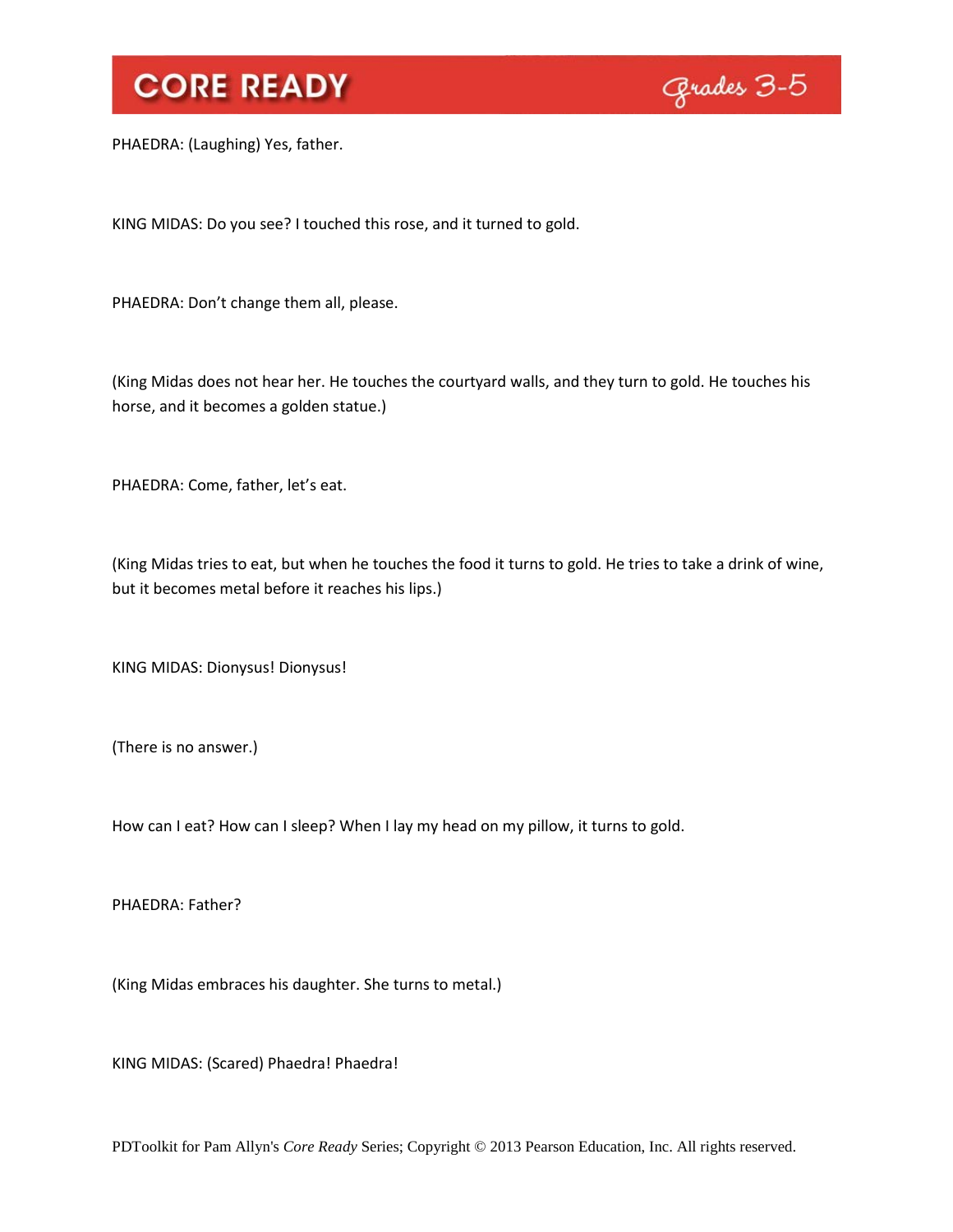

### *Scene Three*

(Dionysus appears in the garden, beside the golden statue of Phaedra.)

KING MIDAS: Change her back!

DIONYSUS: I cannot.

KING MIDAS: You killed her.

DIONYSUS: No, you did. I only granted your wish.

KING MIDAS: I take it back. Please change everything back.

DIONYSUS: Go to the River Pactolus. Its waters will wash away the gold.

(King Midas fills a jug with the river's water. He pours it over himself, again and again, so the gold rinses away. Then he carries jugs of water to the palace. He pours water over the roses, his horse, and his daughter. They become alive once more.)

DIONYSUS: Do you see now the dangers of greed?

KING MIDAS: I do. I promise, I will never want for anything again.

*The End*

PDToolkit for Pam Allyn's *Core Ready* Series; Copyright © 2013 Pearson Education, Inc. All rights reserved.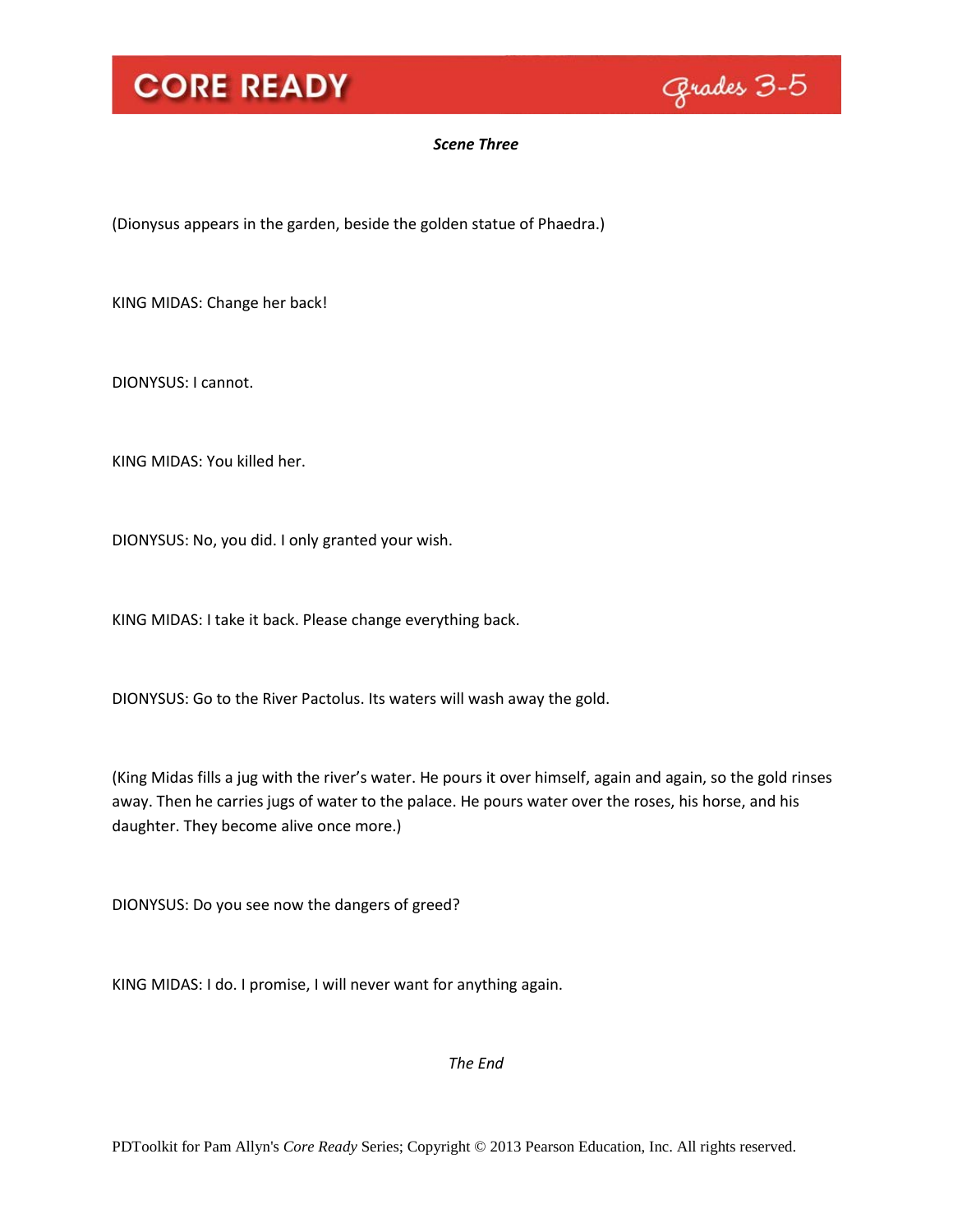

### **Close Reading Framework—King Midas and the Golden Touch**

### Setting the Stage (Introduction)

Slowing down with reading instruction is imperative for creating critical thinking skills. When students linger over a text, they can start to identify patterns and pinpoint an author's underlying message and purpose for writing the text. It is also important for students to realize that writing is a true form of artistry and self-expression. Gather the class to set the stage for the close reading exercise. Explain the importance of close reading, and also remind them of recent teaching points that they should be on the lookout for specifically. You could say:

*Friends, I want to encourage you to slow down when you're reading to make sure you notice* every *word on the page. Have you ever wondered why an author chose one word over another? Nothing on the page is an accident! Authors read and reread their work and write each sentence carefully. As readers, our job is to try and figure out what the author was thinking as he or she was writing. We should always take time to pause and ask questions like "Why did that character do that?"*

### Whole-Class Practice

Read the story aloud, acting out each character. Pause at logical places to point out your observations and model your inner thought process as you are reading. Use this whole-class time to talk about the questions from the Core Ready worksheet to model close reading for students. Leave two or three questions for the students to work through independently or in small groups after the whole-class discussion.

*Okay, let's pause here to see what special things we can uncover. What I notice about the way this play is written is that the author has to use both dialogue and special instructions to the actors to let us know what the actors are feeling and doing. Let me read the play again with just the dialogue, pay attention to what information you are missing.* (Read only dialogue and discuss with the class how this changes their understanding of the characters and plot).

Continue reading, pausing to answer the close reading questions from the Core Ready worksheet below. When you reach the end of the story, instruct students to continue their analysis of the text by answering the remaining questions from the Core Ready worksheet.

### Independent Practice

Instruct students to reread the story or to act it out in small groups. Have them work in small groups or independently to finish the remaining questions from the Core Lens worksheet below.